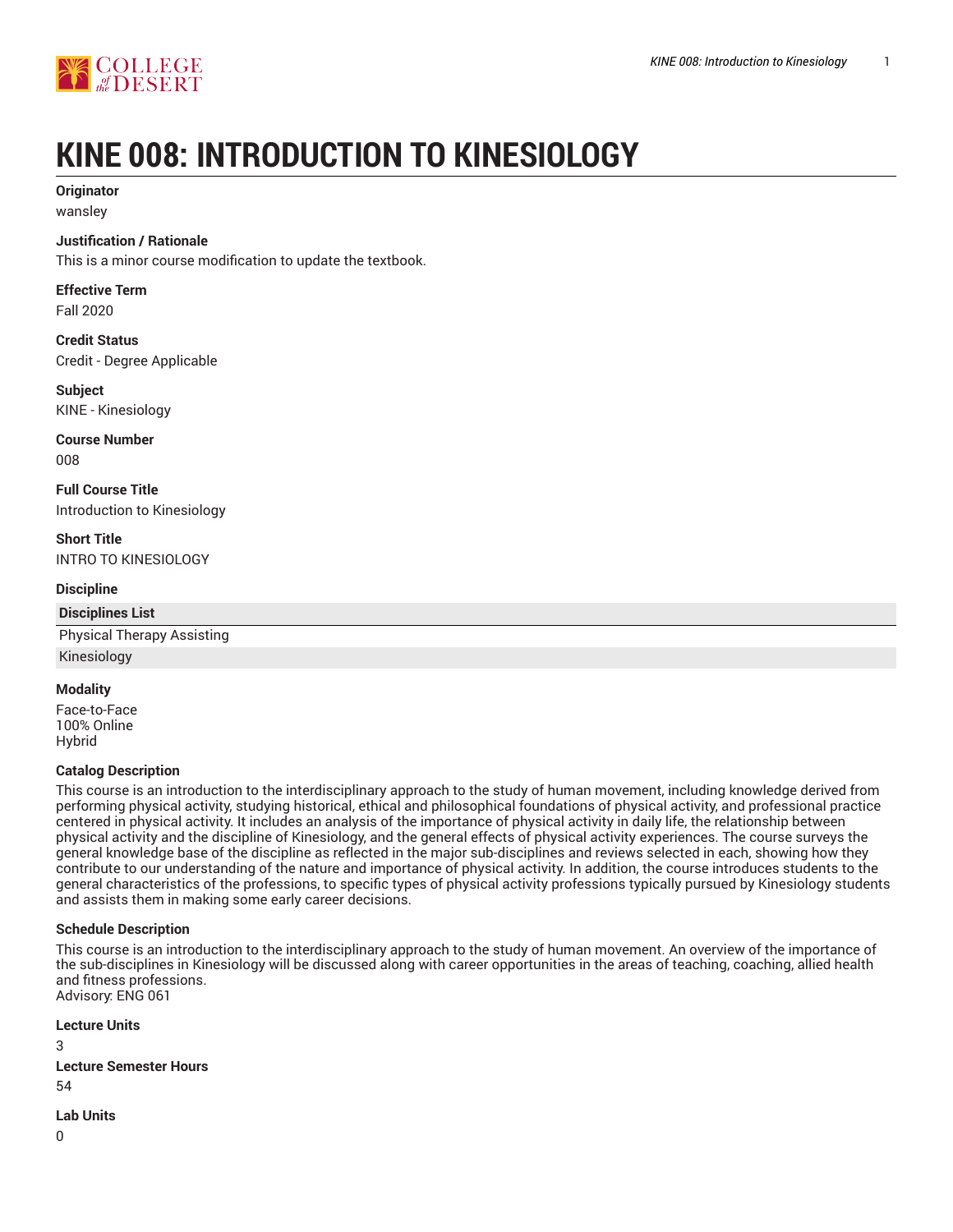

**In-class Hours** 54

**Out-of-class Hours** 108

**Total Course Units** 3 **Total Semester Hours** 162

**Prerequisite Course(s)** Advisory: ENG 061

## **Required Text and Other Instructional Materials**

**Resource Type** Book

**Author**

Peter Klavora

**Title**

Scientific Foundations of Kinesiology Studying Human Movement and Health

**Edition**

2nd edition

**City**

Toronto

**Publisher**

Kinesiology Books Publisher

**Year**

2016

**College Level**

Yes

**Flesch-Kincaid Level** 12

**ISBN #** 978-0-920905-35-7

**Class Size Maximum**

40

**Entrance Skills** Comprehend and summarize readings.

## **Requisite Course Objectives**

ENG 061-Demonstrate the ability to read and respond in writing beyond the literal interpretation of the text.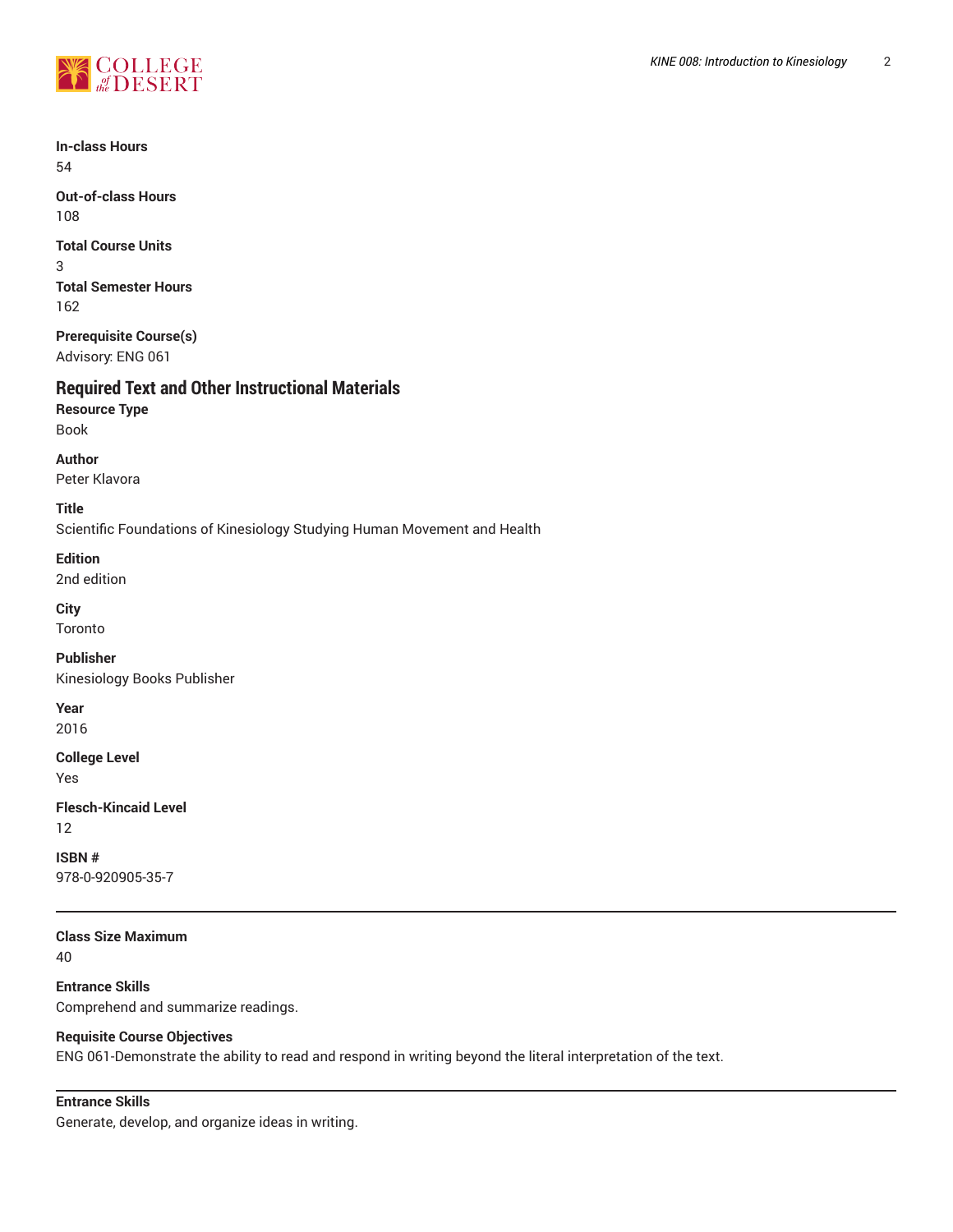

#### **Requisite Course Objectives**

ENG 061-Demonstrate the ability to read and respond in writing beyond the literal interpretation of the text.

## **Entrance Skills**

Critical thinking skills.

#### **Requisite Course Objectives**

ENG 061-Demonstrate the ability to think critically and express ideas using various patterns of development.

#### **Entrance Skills**

Identify and employ prewriting activities.

#### **Requisite Course Objectives**

ENG 061-Use theses to organize paragraphs into coherent analyses.

#### **Course Content**

- 1. Basic concepts of kinesiology
- 2. Discovering the field of physical activity
- 3. The spheres of physical activity experiences, and subjective experiences in physical activity
- 4. Academic planning
- 5. Historical, ethical and philosophical foundations of kinesiology
- 6. Overview of basic movement forms of sport, dance and exercise with a focus on the subdisciplines within Kinesiology
- 7. Sociology of physical activity
- 8. Introduction to the sub-disciplines: Motor learning/control, motor development, biomechanics, exercise physiology, social psychological foundations, and sport nutrition
- 9. Exploration of pathways and career opportunities: Allied Health, sport, fitness, teaching and coaching

#### **Course Objectives**

|             | <b>Objectives</b>                                                                                                                                                                                                               |
|-------------|---------------------------------------------------------------------------------------------------------------------------------------------------------------------------------------------------------------------------------|
| Objective 1 | Articulate the nature for and insights into the importance of physical activity in daily life and the implications of this<br>for the discipline of kinesiology.                                                                |
| Objective 2 | Explain the rationale for a discipline of kinesiology, how it is structured, and the types of knowledge studied by its<br>scholars, as well as the implications of this and other types of knowledge for professional practice. |
| Objective 3 | Explain the nature and demands of professional occupations, the career options available to students graduating<br>from departments of kinesiology, and the qualifications associated with each option.                         |
| Objective 4 | Identify the basic concepts of kinesiology.                                                                                                                                                                                     |
| Objective 5 | Describe the historical, ethical and philosophical foundations of Kinesiology.                                                                                                                                                  |
| Objective 6 | Identify the relationship between performance in the movement forms of sport, dance, and exercise and the<br>conceptual foundations of the sub-disciplines.                                                                     |
| Objective 7 | Identify the pathways and requirements for career opportunities.                                                                                                                                                                |
| Objective 8 | Identify the fundamental concepts of basic movements.                                                                                                                                                                           |

#### **Student Learning Outcomes**

|           | Upon satisfactory completion of this course, students will be able to:                                                                                 |
|-----------|--------------------------------------------------------------------------------------------------------------------------------------------------------|
| Outcome 1 | Apply scientific principles and foundations in the field of Kinesiology.                                                                               |
| Outcome 2 | Evaluate the role of sub disciplines in the field of Kinesiology including anatomy, physiology, biomechanics, personal<br>fitness, and motor behavior. |
| Outcome 3 | Analyze various opportunities for employment and advancement in the field of Kinesiology.                                                              |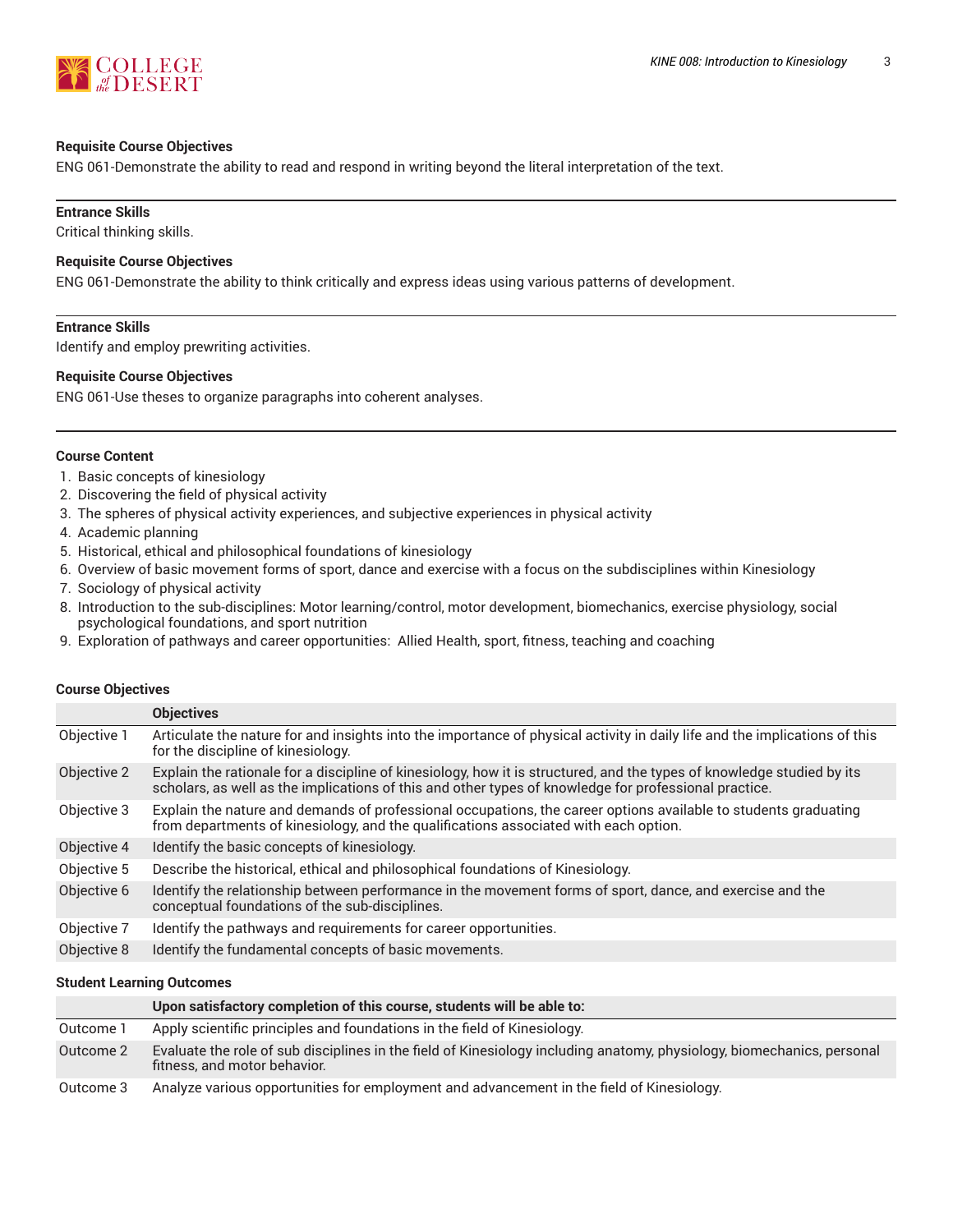#### **Methods of Instruction**

| <b>Method</b>                      | Please provide a description or examples of how each instructional<br>method will be used in this course.                                                                      |
|------------------------------------|--------------------------------------------------------------------------------------------------------------------------------------------------------------------------------|
| Collaborative/Team                 | Students are assigned a group to lead a physical education course and<br>develop a lesson plan.                                                                                |
| Participation                      | Students are expected to read course materials before class and<br>participate in classroom activities and discussions on a weekly basis.                                      |
| Lecture                            | Lecture is broken up into 20 to 30 minute segments with interactive<br>activities embedded to create an active learning environment.                                           |
| <b>Discussion</b>                  | Students get in small groups at the beginning of class to familiarize<br>themselves with learning material and then share with the larger group.                               |
| Demonstration, Repetition/Practice | Students are required to practice skills learned and demonstrate those<br>skills to the class. Practice activities and demonstrations are embedded<br>into lecture components. |

#### **Methods of Evaluation**

| <b>Method</b>                                    | Please provide a description or examples of how<br>each evaluation method will be used in this course.                                                                                                                                                                                                                                               | <b>Type of Assignment</b> |
|--------------------------------------------------|------------------------------------------------------------------------------------------------------------------------------------------------------------------------------------------------------------------------------------------------------------------------------------------------------------------------------------------------------|---------------------------|
| Written homework                                 | Homework assignments to emphasize course<br>topics including reflections on reading materials<br>collected weekly.                                                                                                                                                                                                                                   | In and Out of Class       |
| Oral and practical examination                   | Students develop a teaching and coaching<br>demonstration reflecting in class terminology,<br>fitness trends and exercises to instructor and<br>classmates present their as an end of course<br>practicum. Students will prepare, research and<br>organize for leadership demonstration outside of<br>class but present demonstration to classmates. | In and Out of Class       |
| Tests/Quizzes/Examinations                       | Exams and quizzes subjective and objective to<br>assess student learning of the basic concepts of<br>Kinesiology. (Total of 100 questions for midterm and<br>final plus quizzes).                                                                                                                                                                    | In Class Only             |
| Self/peer assessment and portfolio evaluation    | Develop a personal portfolio that describes the<br>pathways and requirements for their selected<br>career. The out of class work will be the research<br>and organization of presentation and portfolio.<br>The in course part will be presenting and reflective<br>listening to classmates.                                                         | In and Out of Class       |
| Presentations/student demonstration observations | Observation reports of different careers are<br>presented to peers and instructor. Includes a<br>minimum of 1 page report as well as 10 minute<br>presentation. The out of class portion will be<br>research, interview and organization. The in class<br>will be presentation style and reflective listening.                                       | In and Out of Class       |

#### **Assignments**

#### **Other In-class Assignments**

- 1. Tests and quizzes covering textbook and lectures.
- 2. Oral report and demonstration.
- 3. Fitness collection and analysis.
- 4. Reading Assignments, Evaluation and Discussions.

#### **Other Out-of-class Assignments**

1. Preparation of a Career Statement: If you are interested in the Fitness Specialist certificate, or Bachelor's of Science degree for your anticipated career, describe a future career you may want to pursue. Please list the appropriate education, certificates, and licenses you may need to obtain for this career path. Identify the colleges and institutions to which you will apply for your advanced degree(s). Also explain examinations, clinical hours and additional opportunities that may be available for this career.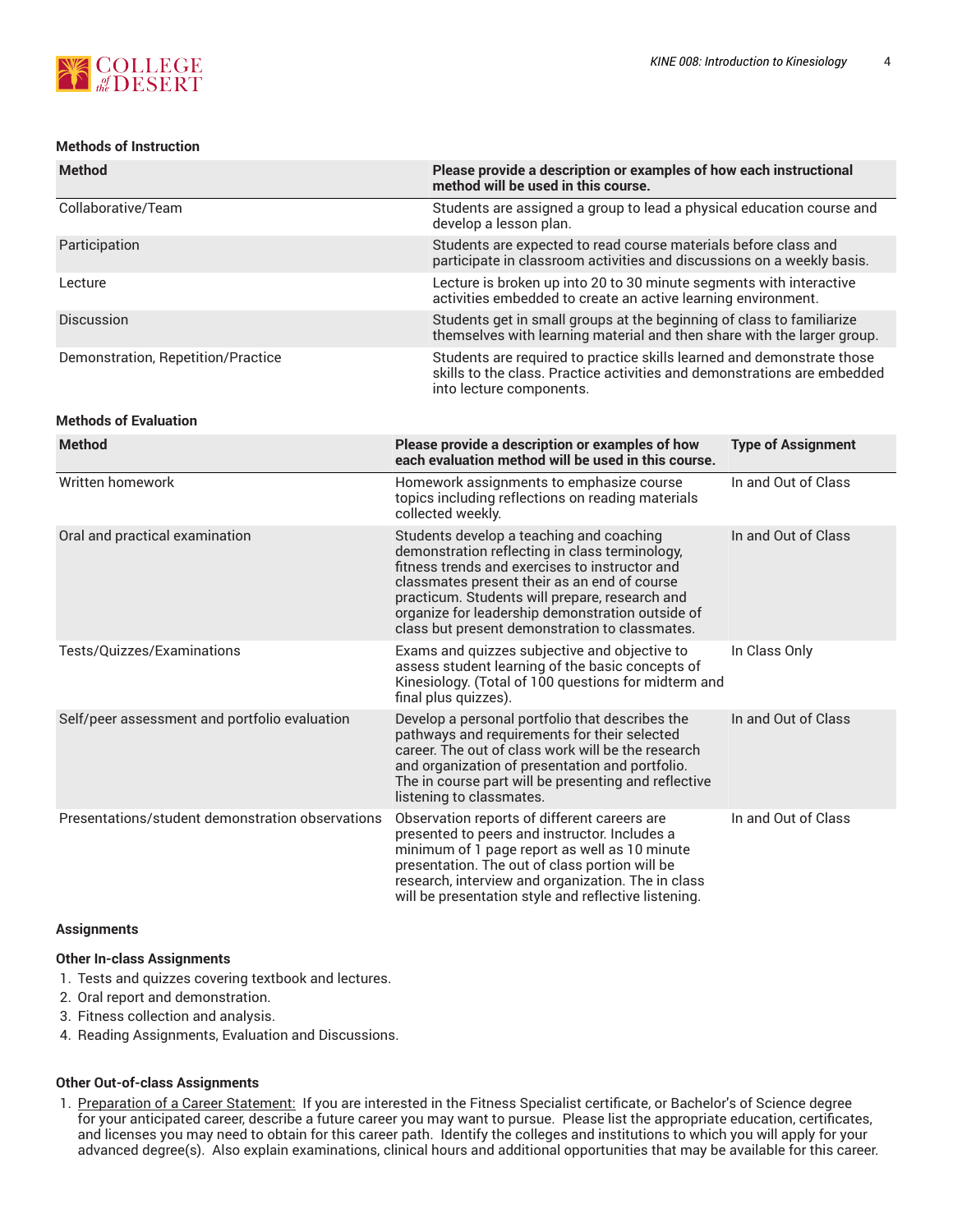

- 2. Research Assignment: You will be assigned a topic relevant to the field of kinesiology. You will be required to research using the College of the Desert's library search engine for a reliable journal, magazine that is recognized by the Kinesiology department. You will be asked to develop an introduction page, college level critical questions and responses to this topic, list of references and provide extensive research.
- 3. Pedagogy Assignment: After studying the chapters on pedagogy, biomechanics and physiology of physical activity you will be asked to develop a proper lesson plan for both a physical activity and lecture class.
- 4. Weight Management Assignment: Following the principles of research methods in physical activity, you will collect information, analyze it's results and how they attribute to enhanced physical activity, and wellness.
- 5. Interview: After studying the chapters on careers in therapeutic exercise, teaching professions, health and wellness, coaching, and sport management, you will be asked to conduct an interview with a professional in one of these fields and present your information orally to the class.
- 6. Professional portfolio: Following the text's chapters on motor behavior, biomechanics, physiology, and professional preparation, create specific exercise prescription, liability forms, and pertinent advice for students and clients.

#### **Grade Methods**

Letter Grade Only

## **Distance Education Checklist**

**Include the percentage of online and on-campus instruction you anticipate.**

**Online %** 50 **On-campus %** 50

## **Instructional Materials and Resources**

If you use any other technologies in addition to the college LMS, what other technologies will you use and how are you ensuring **student data security?**

n/a

## **Effective Student/Faculty Contact**

Which of the following methods of regular, timely, and effective student/faculty contact will be used in this course?

#### **Within Course Management System:**

Timely feedback and return of student work as specified in the syllabus Discussion forums with substantive instructor participation Chat room/instant messaging Regular virtual office hours Private messages Online quizzes and examinations Video or audio feedback Weekly announcements

#### **External to Course Management System:**

Direct e-mail E-portfolios/blogs/wikis Posted audio/video (including YouTube, 3cmediasolutions, etc.) Teleconferencing Telephone contact/voicemail

#### Briefly discuss how the selected strategies above will be used to maintain Regular Effective Contact in the course.

There will be weekly discussion on topics related to Kinesiology, to enhance in depth thinking and application of principles from current readings. Use of video and audio will be used for lab assignments and upload to demonstrate proper application of principles. Followed by instructor feedback to improve outcomes and understanding.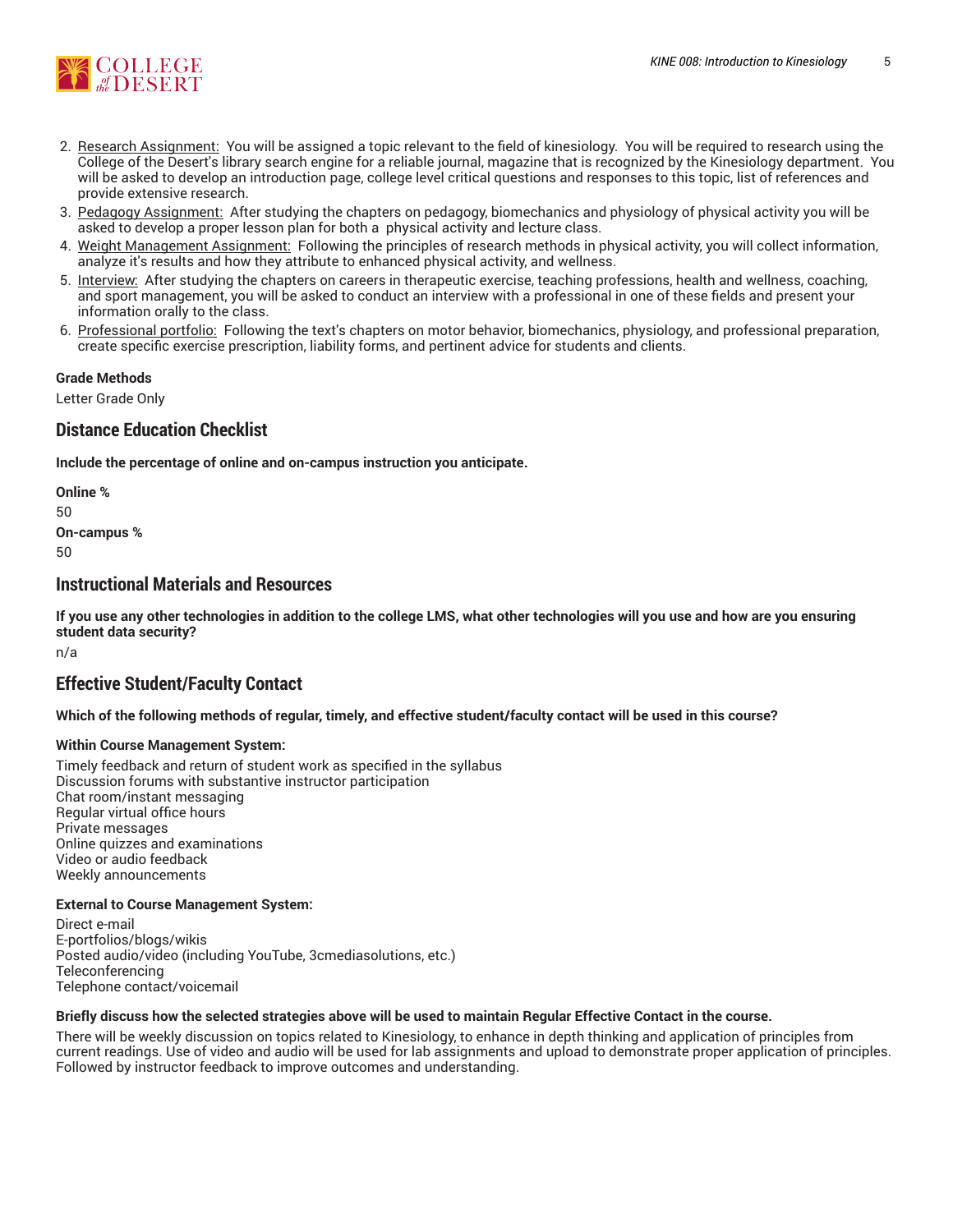

## **Other Information**

Provide any other relevant information that will help the Curriculum Committee assess the viability of offering this course in an online **or hybrid modality.**

Allowing this course to have a online section with improve our access to students that currently hold jobs. It will allow for more open hours during typical work hours to improve students access to complete projects where outreach to current professionals is required.

**COD GE**

C5 - Personal Growth and Development

**CSU GE** E - Lifelong Understanding and Self-Development

## **MIS Course Data**

**CIP Code** 31.0505 - Kinesiology and Exercise Science.

**TOP Code** 127000 - Kinesiology

**SAM Code** E - Non-Occupational

**Basic Skills Status** Not Basic Skills

**Prior College Level** Not applicable

**Cooperative Work Experience** Not a Coop Course

**Course Classification Status** Credit Course

**Approved Special Class** Not special class

**Noncredit Category** Not Applicable, Credit Course

**Funding Agency Category** Not Applicable

**Program Status** Program Applicable

**Transfer Status** Transferable to both UC and CSU

**General Education Status** Not applicable

**Support Course Status** Course is not a support course

**C-ID** KIN 100

**Allow Audit** No